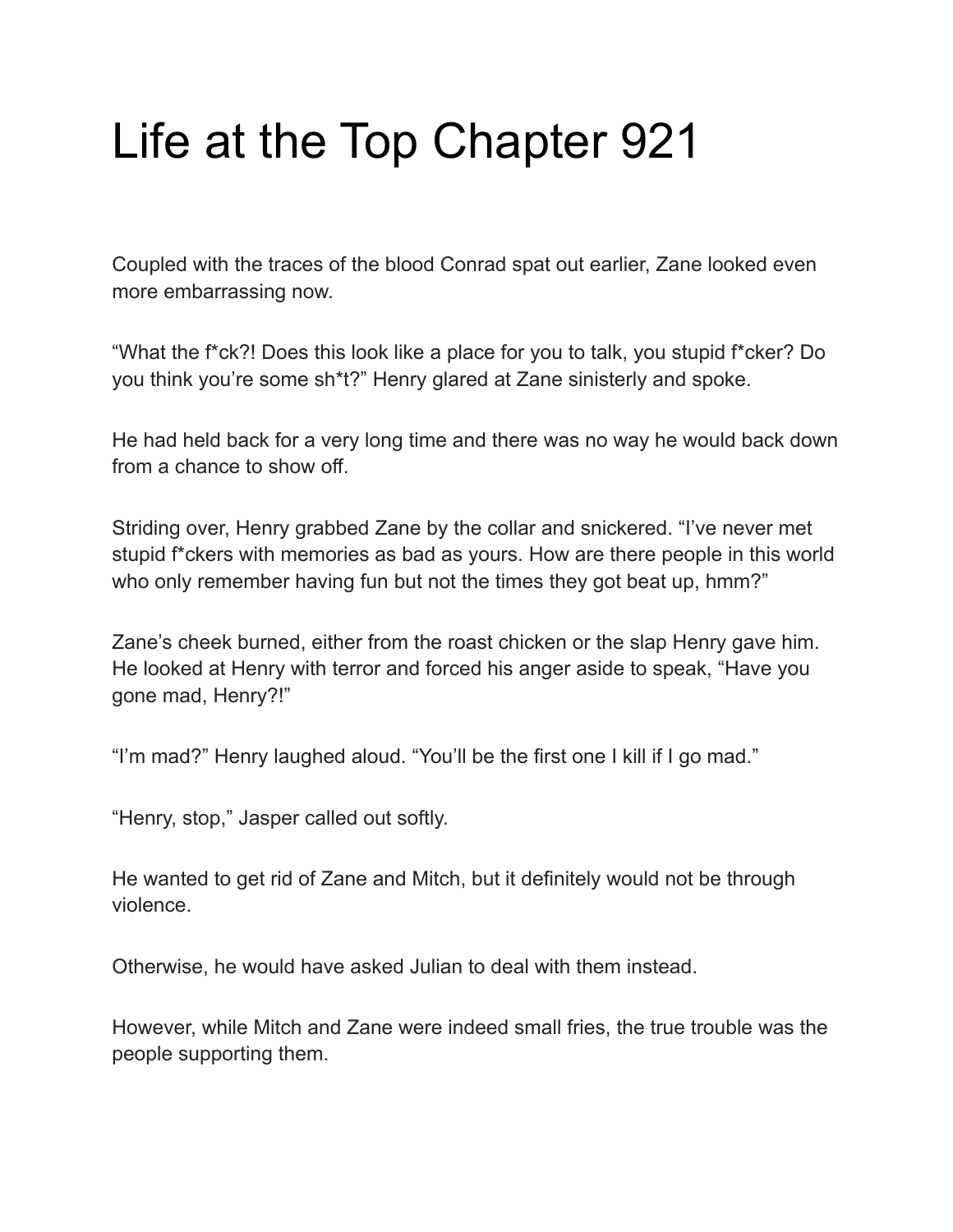"Violence will solve many problems, but those that violence cannot solve are the actual big messes."

Jasper then pulled out his phone to call Jake after he finished speaking.

The call connected in no time.

"Mr. Laine." Jake's polite voice sounded from the other end.

"How's progress on the matter I asked you to look into?" Jasper asked.

Jake chuckled evilly and replied, "It was really easy. As long as you're willing to pay, there's nothing you can't do in Harbor City. This person Zane has quite a few issues. I found out from his driver that Zane actually has syphilis.

"And the woman who gave Zane syphilis apparently used to be Bob's lover for a while. This is huge news and not many people know about it, but I'm certain it's true. According to your requests, I've already leaked the news to the entertainment and gossip media outlets."

Jasper raised his eyebrows.

He had only planned to expose some of Zane's dirty secrets to Harbor City but he did not expect to dig out such a huge scandal.

Things were getting interesting.

Jasper looked at Zane pitifully.

This imbecile had just gotten into a lot of trouble.

The gossip reporters would not let him live this down, and it was likely that his father Bob would not let such a disobedient child run free either.